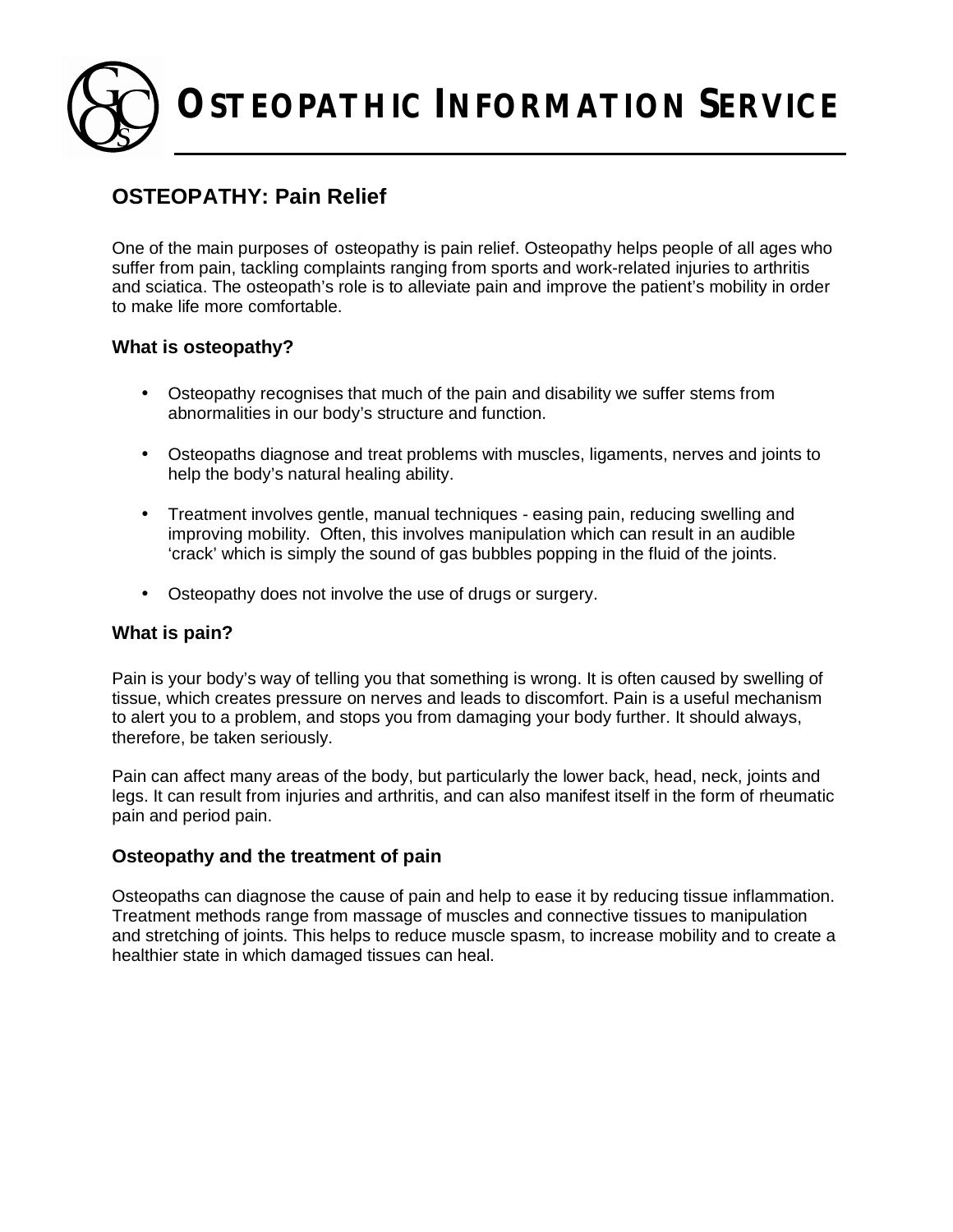Much long-term, recurrent pain is caused by degenerative changes to the body's framework. Nobody can reverse this process of ageing, but osteopathic treatment may still ease pain. Pain control is an important part of treatment and osteopaths give guidance on simple self-help methods to use at home.

The skilled techniques of osteopathy can often allow you a speedy return to normal activity. If you have had a pain for a long time, and other forms of treatment have not helped, osteopathic treatment can be beneficial, although it may require time and patience.

## **Key points to remember…**

- Osteopaths are skilled health care professionals.
- Osteopaths deal with pain every day.
- Osteopaths treat six million people suffering from pain each year.
- Osteopaths can help you with treatment and advice on self help.
- Osteopaths treat acute and chronic pain.
- Osteopaths can help prevent pain from recurring.

#### **Visiting an osteopath**

On your first visit, and before examination begins, the osteopath will discuss and record your medical history in detail. You will then normally be asked to remove some of your clothing so that a series of observations and biomechanical assessments can be performed.

The osteopath will then apply a highly developed sense of touch to identify points of weakness or excessive strain throughout the body. Further investigations may include an x-ray or blood test. This will allow a full diagnosis of the problem and will enable the osteopath to tailor a treatment plan to your needs.

Your osteopath should make you feel at ease and tell you what is happening throughout your consultation. You should ask questions if you have any concerns. If further medical treatment is needed the osteopath may contact your doctor, with your permission.

## **How much does osteopathy cost?**

You do not need a referral from a GP to see an osteopath. The majority of osteopaths work in private practice so you may choose to approach a practitioner directly and pay for treatment. Fees range from £25 to £50 and above for a single session, depending upon the location of the practice and experience of the osteopath. Typically between two and six treatment sessions are needed, though this varies according to the severity of the problem.

An increasing number of osteopaths work alongside GPs, so it may be possible for your doctor to refer you to an osteopath on the NHS. It may also be possible to claim for a course of osteopathy if you have private health insurance policy. Check with your insurance provider to confirm the available level of cover and to find out whether you require a referral from a GP or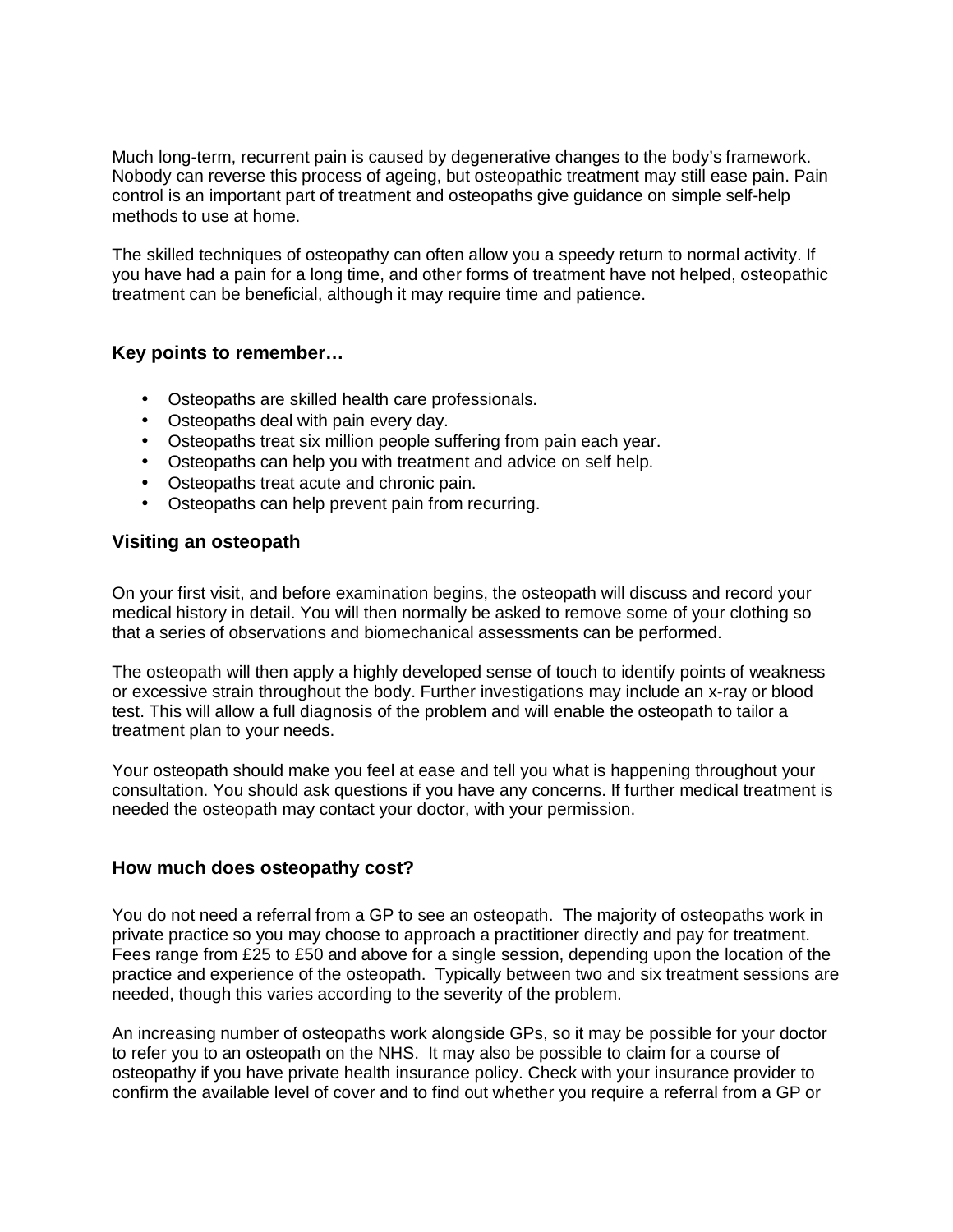specialist. All insurance companies have help lines to explain your benefits and methods of claiming.

## **Osteopathy and patient protection**

Patients consulting an osteopath have the same safeguards and rights as when consulting a doctor or dentist. Osteopathy is an established system of diagnosis and treatment, recognised by the British Medical Association as a distinct clinical discipline.

Under the Osteopaths Act of 1993, osteopathy was accorded statutory recognition, and the title "osteopath" protected by law. In the UK it is now a criminal offence to describe oneself as an osteopath unless registered with the General Osteopathic Council (GOsC).

The GOsC regulates, promotes and develops the profession, maintaining a Statutory Register of those entitled to practise. Practitioners on the Register meet the highest standards of safety and competency. They have provided proof of good health, good character and have professional indemnity insurance.

Osteopathic training is demanding and lengthy, and a recognised qualification is only available from osteopathic educational institutions accredited by the GOsC. Trainee osteopaths study anatomy, physiology, pathology, biomechanics and clinical methods during a four or five year honours degree programme. Such wide-ranging medical training gives osteopaths the skills to diagnose conditions when osteopathic treatment is not advisable, and the patient must be referred to a GP for further investigation.

Osteopaths are committed to a programme of continuing professional development.

You can obtain details of an osteopath's registration by telephoning the GOsC on **020 7357 6655.**

#### **Finding an osteopath near you**

To find an osteopath near you, details are available in Thomson and Yellow Pages directories.

Alternatively contact the GOsC directly at: Osteopathy House 176 Tower Bridge Road London SE1 3LU Tel: 020 7357 6655 Email: [info@osteopathy.org.uk](mailto:info@osteopathy.org.uk) [www.osteopathy.org.uk](http://www.osteopathy.org.uk)